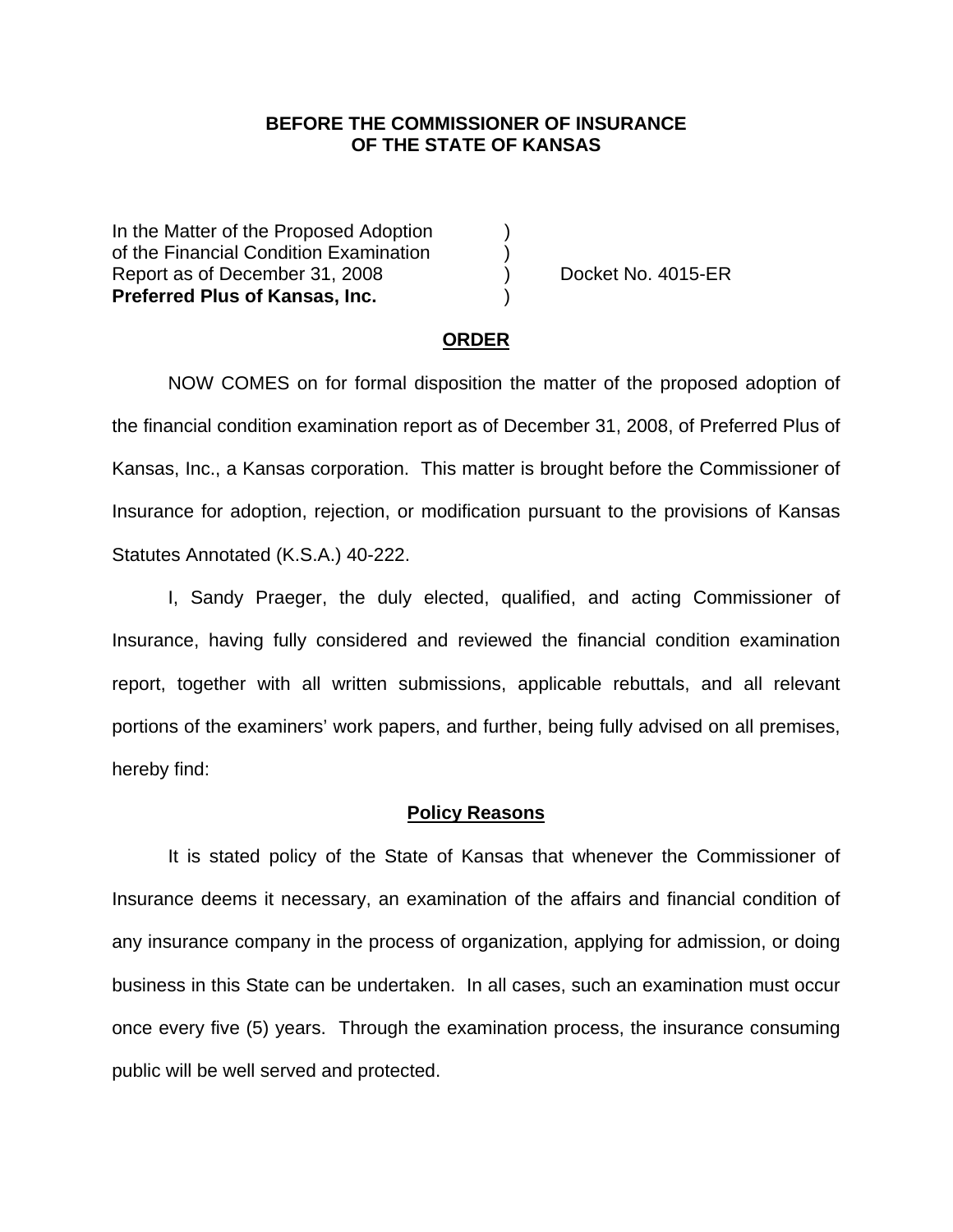### **Findings of Fact**

 1. The Commissioner of Insurance has jurisdiction over this matter pursuant to K.S.A. 40-222.

 2. An examination of Preferred Plus of Kansas, Inc. was undertaken by the Kansas Insurance Department and was completed on January 12, 2010.

 3. The examiner-in-charge tendered and filed with the Kansas Insurance Department a verified written report of the examination within thirty (30) days following completion of the examination, to wit; January 25, 2010.

 4. Following receipt of the verified report, the Kansas Insurance Department transmitted the report to Preferred Plus of Kansas, Inc. on February 24, 2010, with a duly executed notice advising the company of its opportunity to prepare and submit to the Kansas Insurance Department a written submission or rebuttal with respect to any and all matters contained in the report. Preferred Plus of Kansas, Inc. was further advised that any written submission or rebuttal needed to be filed with the Kansas Insurance Department no later than thirty (30) days after receipt of the verified report.

 5. Preferred Plus of Kansas, Inc. filed a written acceptance of the verified report on March 12, 2010.

6. Based upon the written submission tendered by Preferred Plus of Kansas, Inc., the company took no exceptions to matters contained in the verified report.

 7. Within thirty (30) days of the end of the time period allowed for written submission or rebuttal, the Commissioner of Insurance fully reviewed the report, together with all written submissions and rebuttals provided by Preferred Plus of Kansas, Inc. The Commissioner of Insurance further reviewed all relevant workpapers.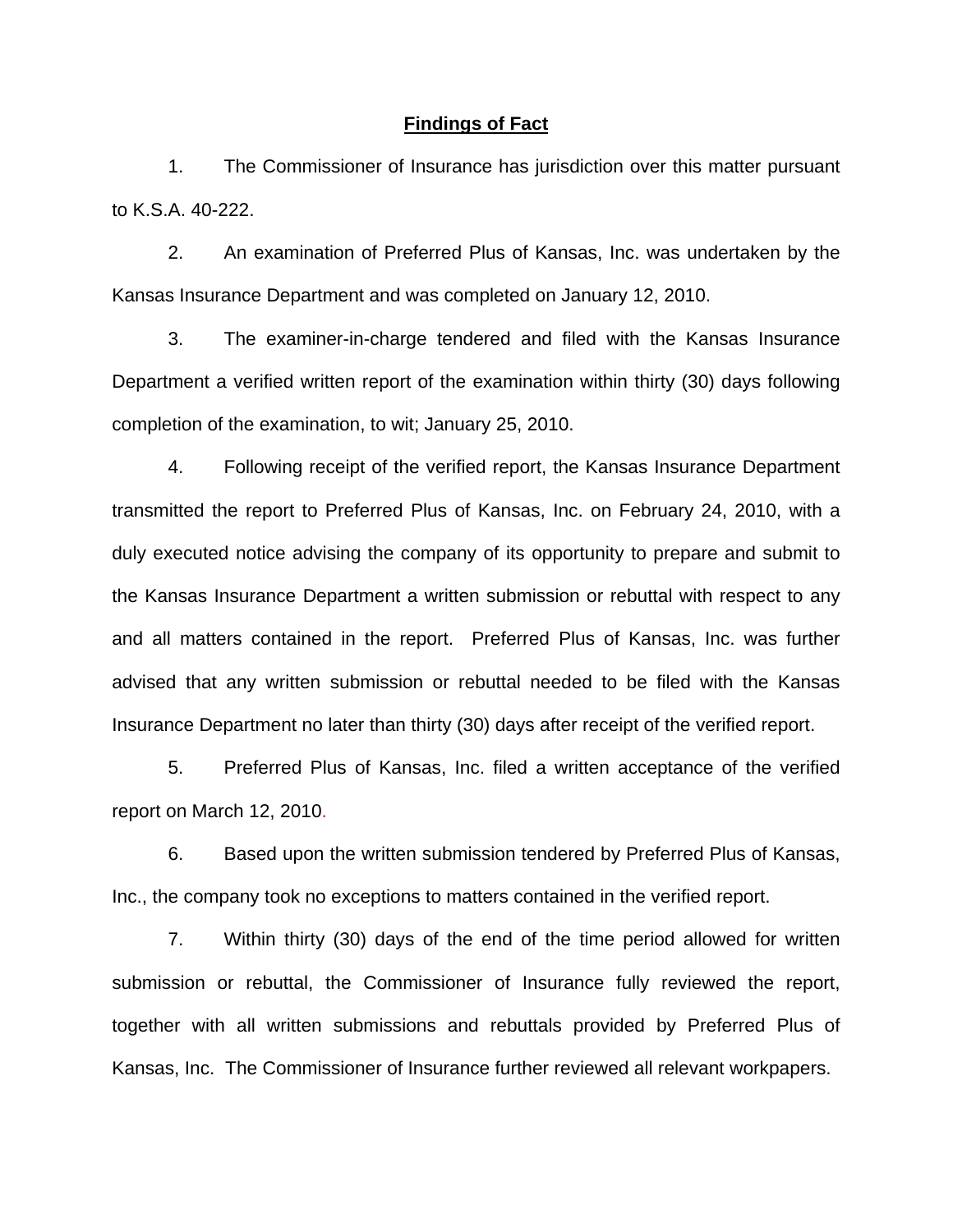8. No other written submissions or rebuttals were submitted by Preferred Plus of Kansas, Inc..

## **Conclusion of Law**

9. K.S.A. 40-222(k)(2) provides:

"Within 30 days of the end of the period allowed for the receipt of written submissions or rebuttals, the commissioner shall fully consider and review the report, together with any written submissions or rebuttals and any relevant portions of the examiners workpapers and enter an order:

- (A) Adopting the examination report as filed or with modification or corrections. If the examination report reveals that the company is operating in violation of any law, regulation or prior order of the commissioner, the commissioner may order the company to take any action the commissioner considers necessary and appropriate to cure such violations; or
- (B) rejecting the examination report with directions to the examiners to reopen the examination for purposes of obtaining additional data, documentation or information, and refiling pursuant to subsection (k); or
- (C) call and conduct a fact-finding hearing in accordance with K.S.A. 40- 281 and amendments thereto for purposes of obtaining additional documentation, data, information and testimony."
- 10. Based upon the Finding of Fact enumerated in paragraphs #1 through #8

above, the financial condition examination report as of December 31, 2008, of Preferred

Plus of Kansas, Inc. should be adopted.

# **IT IS THEREFORE, BY THE COMMISSIONER OF INSURANCE, ORDERED THAT:**

1. The financial condition examination report as of December 31, 2008, of

Preferred Plus of Kansas, Inc., hereby is adopted.

 2. The Commissioner of Insurance retains jurisdiction over this matter to issue any and all further Orders deemed appropriate or to take such further action necessary to dispose of this matter.